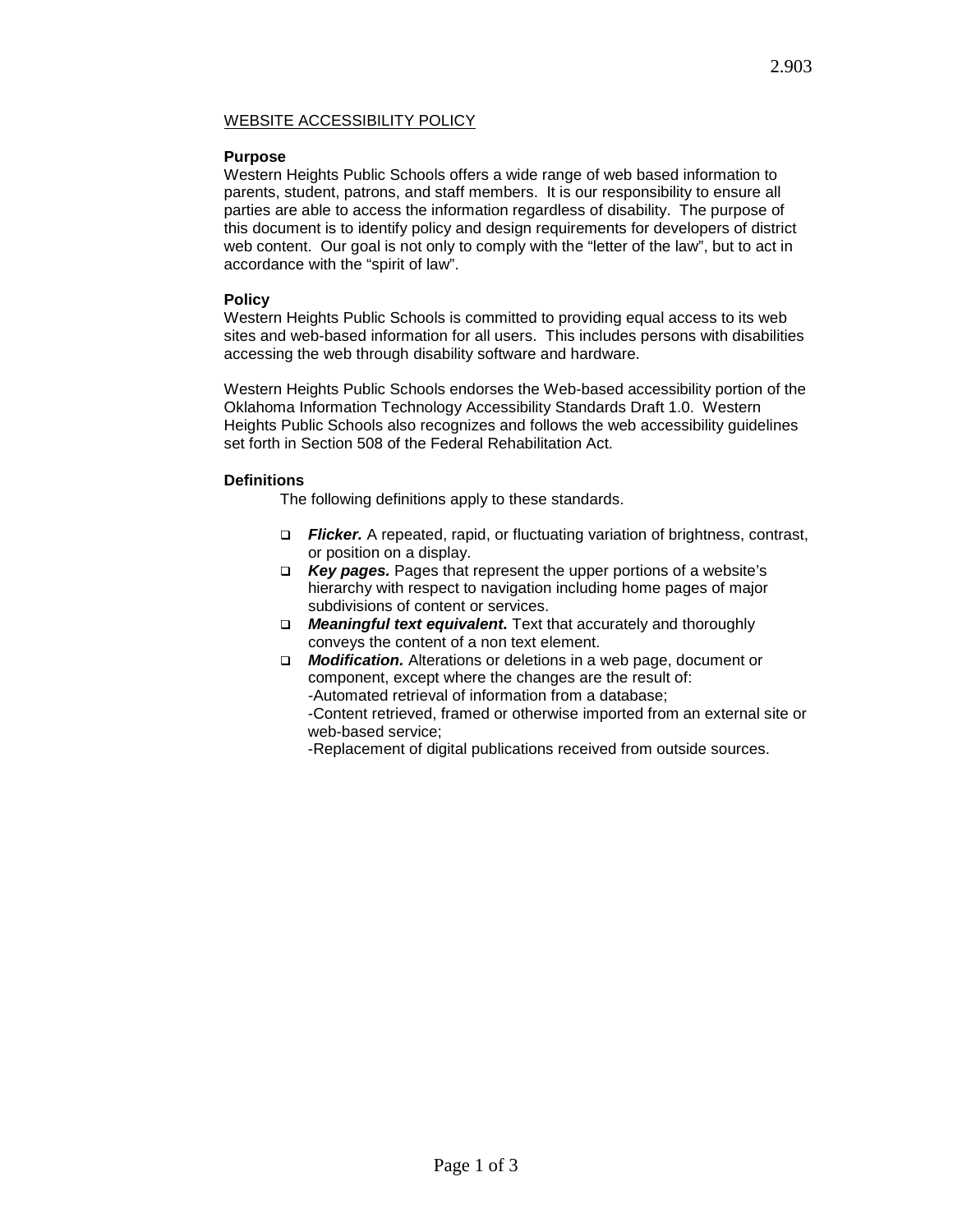#### **Web-based Content**

*These standards will apply to all Internet and Intranet content. The Report Portals and Microsoft Class Server will conform when proprietary software permits.*

#### **The following specifications on the left are defined by the Oklahoma Technology Accessibility Standard. The specifications on the right are additions and further clarification of the Oklahoma Standard:**

|              | <b>Oklahoma Standard</b>                                                                                                                                                                                                                                                                       | <b>Western Heights Addition</b>                                                                                                                                                                                                                                                                                              |
|--------------|------------------------------------------------------------------------------------------------------------------------------------------------------------------------------------------------------------------------------------------------------------------------------------------------|------------------------------------------------------------------------------------------------------------------------------------------------------------------------------------------------------------------------------------------------------------------------------------------------------------------------------|
| a)           | A. A meaningful text equivalent for every<br>non-text element shall be provided (e.g.,<br>via "alt", "longdesc", or in element content)<br>except for captioning of audio information<br>which shall comply with (b) of this section.                                                          | Alternative descriptions are required for all<br>images. If an image is used for decorative<br>purposes only, empty alt text will be used (ex.<br>Alt=" $"$ ").                                                                                                                                                              |
| b)           | Equivalent alternatives for any multimedia<br>presentation shall be synchronized with the<br>presentation.                                                                                                                                                                                     |                                                                                                                                                                                                                                                                                                                              |
| C)           | Web pages shall be designed so that all<br>information conveyed with color is also<br>available without color, for example from                                                                                                                                                                | All hyperlinks must be underlined in order to<br>distinguish hyperlinks from text.                                                                                                                                                                                                                                           |
|              | context or markup. Ensure that foreground<br>and background color combinations<br>provide sufficient contrast when viewed by<br>someone having color deficits or when<br>viewed on a black and white screen.                                                                                   | Color cannot be the only element used to<br>distinguish features of a page (ex. For each<br>required field in red, add an asterisk before the<br>label)                                                                                                                                                                      |
| d)           | Documents shall be organized so that they<br>are readable without requiring an<br>associated style sheet.                                                                                                                                                                                      |                                                                                                                                                                                                                                                                                                                              |
| e)           | Redundant text links shall be provided for<br>each active region of a server-side image<br>map.                                                                                                                                                                                                |                                                                                                                                                                                                                                                                                                                              |
| f)           | Client-side image maps shall be provided<br>instead of server-side image maps except<br>where the regions cannot be defined with<br>an available geometric shape.                                                                                                                              |                                                                                                                                                                                                                                                                                                                              |
| g)           | Row and column headers shall be<br>identified for data tables.                                                                                                                                                                                                                                 |                                                                                                                                                                                                                                                                                                                              |
| h)           | Markup shall be used to associate data<br>cells and header cells for data tables that<br>have two or more logical levels of row or<br>column headers.                                                                                                                                          |                                                                                                                                                                                                                                                                                                                              |
| i)           | Frames shall be titled with text that<br>facilitates frame identification and<br>navigation.                                                                                                                                                                                                   |                                                                                                                                                                                                                                                                                                                              |
| j)           | Pages and elements shall be designed so<br>that screen flicker does not occur between<br>frequencies 2Hz and 55 Hz.                                                                                                                                                                            |                                                                                                                                                                                                                                                                                                                              |
| $\mathsf{k}$ | A text-only page, with equivalent<br>information or functionality, shall be<br>provided to make a web site comply with<br>the provisions of these standards, when<br>compliance cannot be accomplished in any<br>other way. The content of the text-only<br>page shall be updated whenever the | Text-only sites must contain the same content<br>as the pages they are modeled from. This<br>includes providing text equivalents for all<br>images. A text only site with the pictures<br>removed and no equivalent explanation is<br>unacceptable. Text-only sites are discouraged<br>and should only be used if absolutely |